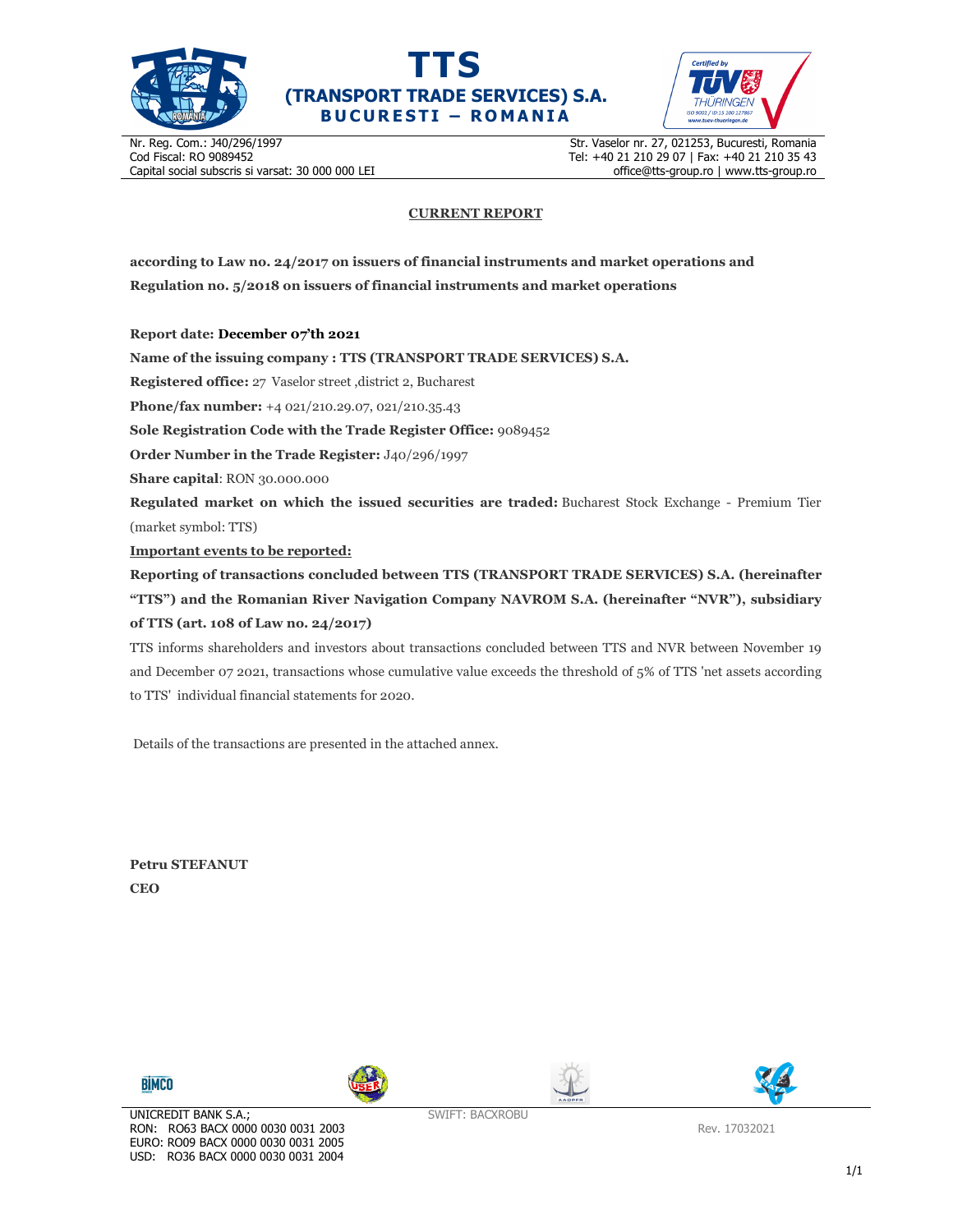





## Nr. Reg. Com.: J40/296/1997Cod Fiscal: RO 9089452 ANNEX 1 Capital social subscris si varsat: 30 000 000 LEI

Str. Vaselor nr. 27, 021253, Bucuresti, Romania Tel: +40 21 210 29 07 | Fax: +40 21 210 35 43 office@tts-group.ro | www.tts-group.ro

| Beneficiary                                                   | Contract ID       | Cumulated value<br>[RON]<br>Nov 19 - Dec 07<br>2021 | Contract<br>date | Expiration<br>date | Subject of<br>the<br>contract | Contract<br>type |    | Guarantees Terms and methods of payment                       | Penalties          |  |
|---------------------------------------------------------------|-------------------|-----------------------------------------------------|------------------|--------------------|-------------------------------|------------------|----|---------------------------------------------------------------|--------------------|--|
| TTS                                                           | 1238/SM/M/A/18    | 1,059,132.94                                        | 1-Apr-18         | $1-Apr-23$         |                               |                  | no | up to 45 days from invoicing with<br>payment by payment order | demmurage/dispatch |  |
|                                                               | 1242/SM/M/A/18    | 305,089.10                                          | 1-Apr-18         | 31-Mar-23          |                               |                  |    |                                                               |                    |  |
|                                                               | 14/A/003/M/SM/215 | 1,211,510.00                                        | $1-Jun-13$       | 31-Dec-21          |                               |                  |    |                                                               |                    |  |
|                                                               | 15/A/051/M/MM/001 | 210,609.20                                          | $5$ -Jan-15      | 31-Dec-21          |                               |                  |    |                                                               |                    |  |
|                                                               | 1763/MS/M/A/19    | 116,285.71                                          | 1-Feb-19         | 1-Feb-22           |                               |                  |    |                                                               |                    |  |
|                                                               | 2034/MB/A/A/19    | 118,944.34                                          | 1-Jul-19         | 30-Jun-22          |                               |                  |    |                                                               |                    |  |
|                                                               | 2331/RB/M/A/20    | 40,439.12                                           | $1-Jan-20$       | 31-Dec-21          |                               |                  |    |                                                               |                    |  |
|                                                               | 2603/AB/M/A/20    | 172,402.13                                          | 18-Mar-20        | 31-Dec-21          |                               |                  |    |                                                               |                    |  |
|                                                               | 2932/MV/M/A/21    | 27,895.98                                           | $1-Jan-21$       | $1-Jan-22$         |                               |                  |    |                                                               |                    |  |
|                                                               | 2957/MM/M/A/21    | 1,597,688.64                                        | $1-Jan-21$       | 31-Mar-22          |                               |                  |    |                                                               |                    |  |
|                                                               | 2993/MM/M/A/21    | 65,329.92                                           | $4$ -Jan-21      | 31-Jan-22          |                               |                  |    |                                                               |                    |  |
|                                                               | 3038/MM/M/A/21    | 255,680.96                                          | $4$ -Jan-21      | 31-Dec-21          |                               |                  |    |                                                               |                    |  |
|                                                               | 3094/MV/M/A/21    | 59,601.37                                           | 13-Apr-21        | 13-May-22          | cargo transport               | booking note     |    |                                                               |                    |  |
|                                                               | 3154/SM/M/A/21    | 52,890.85                                           | 1-Jun-21         | 31-Dec-21          |                               |                  |    |                                                               |                    |  |
|                                                               | 3165/AR/A/A/21    | 927,557.75                                          | 15-Jun-21        | 30-May-22          |                               |                  |    |                                                               |                    |  |
|                                                               | 3202/OA/C/A/21    | 100,274.00                                          | $1-Jul-21$       | $1-Jan-22$         |                               |                  |    |                                                               |                    |  |
|                                                               | 3215/AS/A/A/21    | 628,311.48                                          | 15-Jun-21        | 31-Dec-21          |                               |                  |    |                                                               |                    |  |
|                                                               | 3324/AR/A/A/21    | 434,260.25                                          | 7-Jul-21         | 31-Dec-21          |                               |                  |    |                                                               |                    |  |
|                                                               | 3332/AB/M/A/21    | 97,460.47                                           | 13-Aug-21        | 15-Dec-21          |                               |                  |    |                                                               |                    |  |
|                                                               | 3369/AS/C/A/21    | 69,026.56                                           | 31-Aug-21        | 31-Dec-21          |                               |                  |    |                                                               |                    |  |
|                                                               | 3402/AB/M/A/21    | 91,874.38                                           | 27-Sep-21        | 30-Nov-21          |                               |                  |    |                                                               |                    |  |
|                                                               | 3432/AS/C/A/21    | 74,824.69                                           | $1-Oct-21$       | $1-Jan-22$         |                               |                  |    |                                                               |                    |  |
|                                                               | 3438/RB/M/A/21    | 98,818.91                                           | 19-Oct-21        | 31-Dec-21          |                               |                  |    |                                                               |                    |  |
|                                                               | 3440/DT/M/A/21    | 36,419.28                                           | 26-Oct-21        | 30-Nov-21          |                               |                  |    |                                                               |                    |  |
|                                                               | 3442/RB/M/A/21    | 37,461.49                                           | 21-Oct-21        | 30-Nov-21          |                               |                  |    |                                                               |                    |  |
|                                                               | 3465/MV/M/A/21    | 47,143.74                                           | $1-Nov-21$       | $4$ -Jan-22        |                               |                  |    |                                                               |                    |  |
|                                                               | 3468/DT/M/A/21    | 19,981.59                                           | 15-Nov-21        | 30-Dec-21          |                               |                  |    |                                                               |                    |  |
|                                                               | 3469/SM/M/A/21    | 515,174.17                                          | 12-Nov-21        | 31-Mar-22          |                               |                  |    |                                                               |                    |  |
|                                                               | 3472/AS/C/A/21    | 33,929.22                                           | $1-Oct-21$       | 30-Sep-22          |                               |                  |    |                                                               |                    |  |
|                                                               | 3482/SM/M/A/21    | 13,362.30                                           | 26-Nov-21        | 31-Dec-21          |                               |                  |    |                                                               |                    |  |
| Total value executed in the reported period: RON 8,519,380.55 |                   |                                                     |                  |                    |                               |                  |    |                                                               |                    |  |
| NVR claims on TTS: 8,050,847.50 RON                           |                   |                                                     |                  |                    |                               |                  |    |                                                               |                    |  |

**BİMCO** 







UNICREDIT BANK S.A.; RON: RO63 BACX 0000 0030 0031 2003 EURO: RO09 BACX 0000 0030 0031 2005 USD: RO36 BACX 0000 0030 0031 2004

SWIFT: BACXROBU